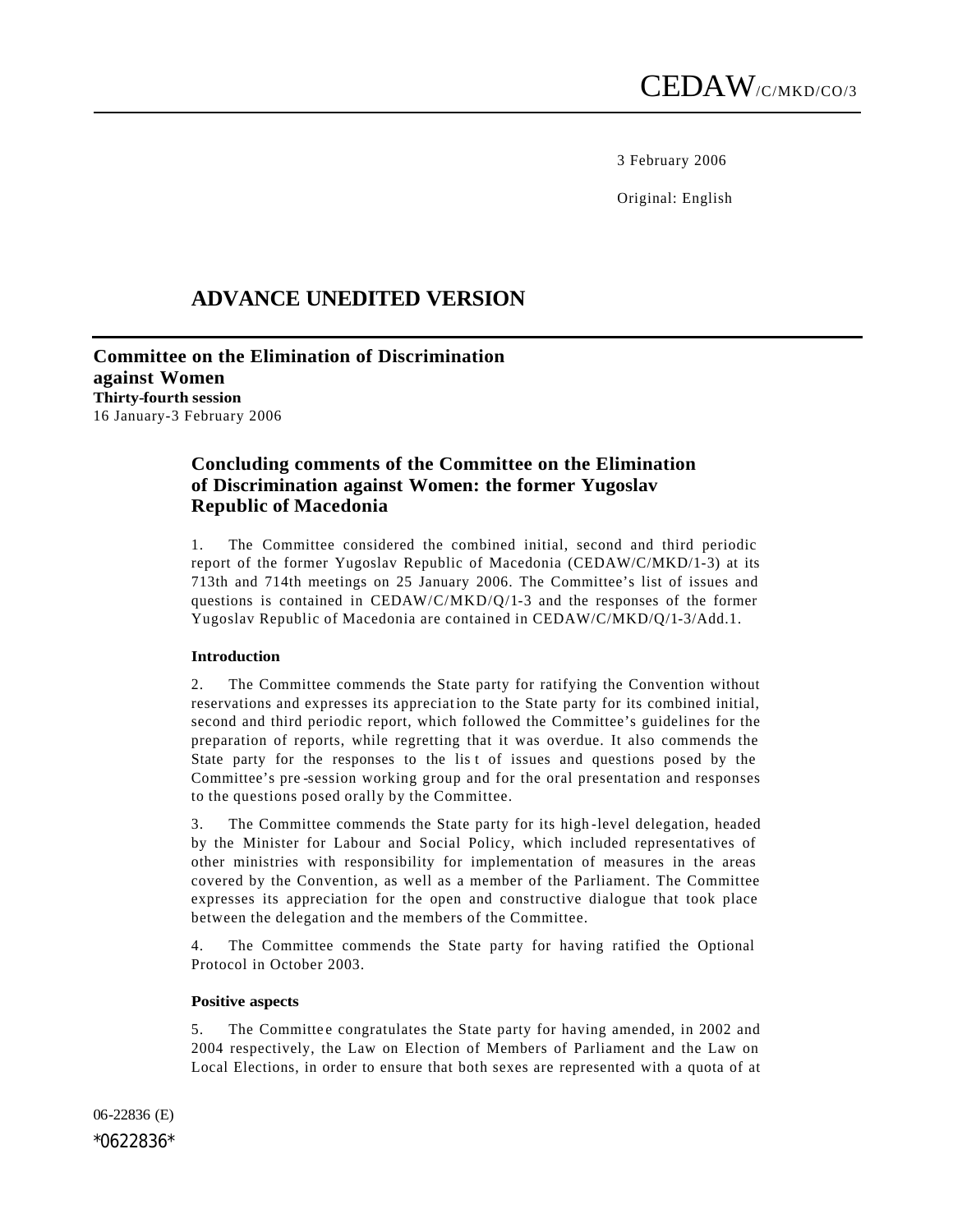least 30 per cent in the list of nominated candidates for elections to the Parliament, the municipal councils or the Council of the City of Skopje.

6. The Committee notes with appreciation that the State party has embarked on a process of revision of national laws, such as the Labo ur Law, the Criminal Code and the Family Code.

7. The Committee welcomes the establishment of a number of gender equality committees at the local level, aimed at mainstreaming gender perspectives into local policies.

8. The Committee also welcomes the prog ress made to combat human trafficking, such as the creation, in 2001, of the National Commission to Combat Human Trafficking and Illegal Migration; the inclusion, in 2002, of trafficking as an offence in the Criminal Code; the adoption, in 2005, of the Law on Witness Protection; and the elaboration of the National Programme to Combat Human Trafficking and Illegal Migration for 2006-2008.

#### **Principal areas of concern and recommendations**

9. The Committee expresses concern that the legislation of the State party does not contain either a definition of discrimination against women, in accordance with article 1 of the Convention, or the principle of equality of men and women, in line with article 2 (a) of the Convention.

10. **The Committee encourages the State p arty to incorporate in its Constitution or other appropriate national legislation, such as the Law on Equal Opportunities for Men and Women, the definition of discrimination, encompassing both direct and indirect discrimination, in line with article 1 of the Convention, and the provisions on the equal rights of women and men in line with article 2 (a) of the Convention.**

11. While noting with satisfaction that the provisions of the Convention are applicable in the courts of the former Yugoslav Republic of Ma cedonia, the Committee is concerned that no cases related to gender-based discrimination under the Convention have been brought before the courts.

12. **The Committee calls upon the State party to enhance training for lawyers**  and judges on the Convention and on the communications and inquiry **procedures provided in the Optional Protocol to the Convention. It also requests the State party to raise the awareness of women about their rights under the Convention and to build the capacity of women to claim their rights under the existing institutions.** 

13. While welcoming the work undertaken by the State party towards the adoption of the Law on Equal Opportunities for Men and Women and the statement of the delegation that it will address gender-based discrimination in a comprehensive manner, the Committee remains concerned that this Law seems to focus primarily on gender-based discrimination in the field of employment and work.

14. **The Committee recommends that the State party ensure that the scope of the Law on Equal Opportunities for Men and Women address gender-based discrimination comprehensively in the political, economic, social, cultural, civil or other fields, in line with the Convention. It urges the State party to promptly adopt and effectively implement that Law.**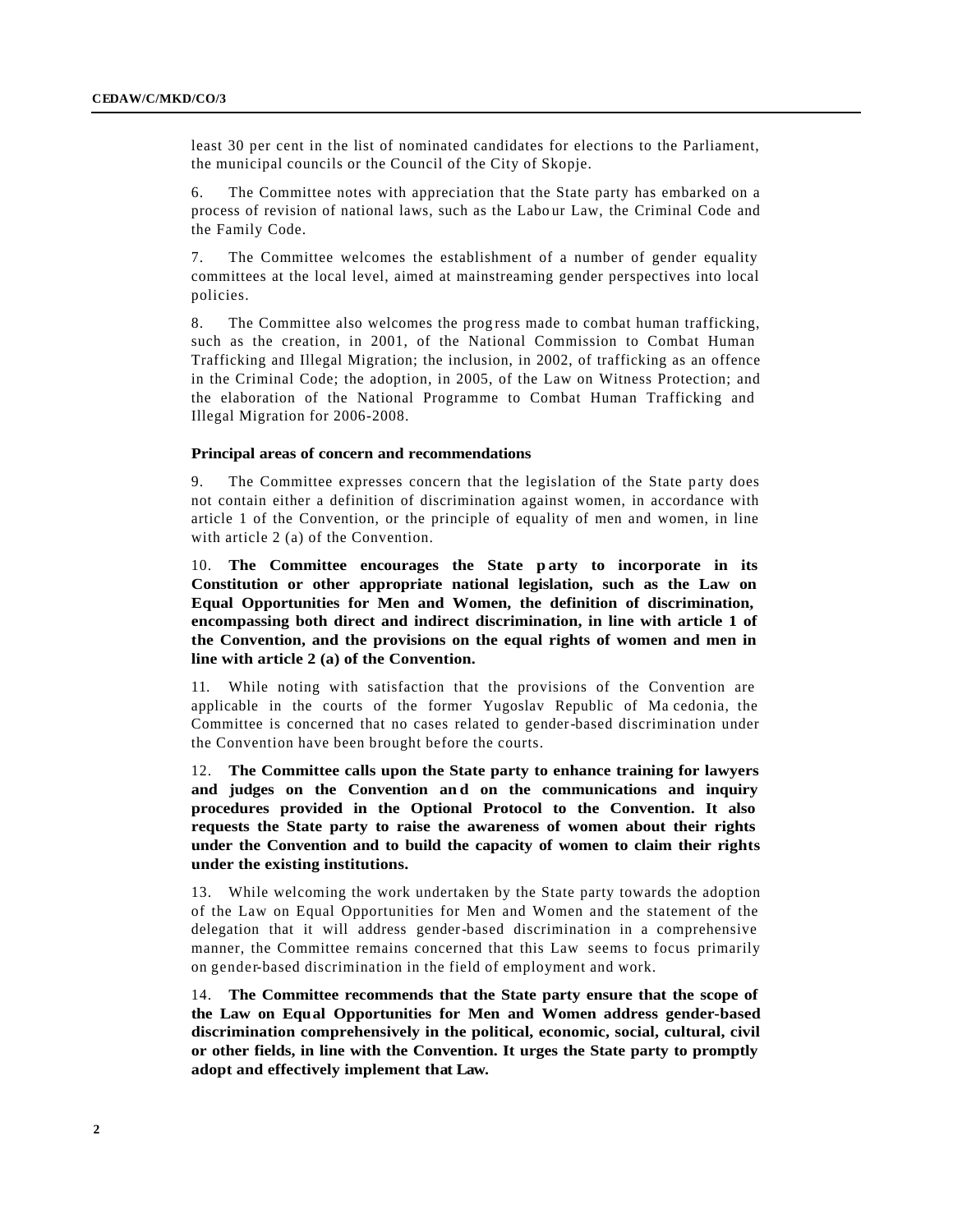15. While noting the establishment of the Unit for the Promotion of Gender Equality within the Ministry of Labour and Social Policy, and the establishment of a number of local gender equality committees, the Committee expresses concern that the national machinery for the advancement of women may not have sufficient visibility, decision -making power or financial and human resources to promote effectively the advancement of women and gender equality, and that not all municipalities have created gender equality committees.

16. **The Committee requests the State party to ensure that the national machinery for the advancement of women receives adequate visibility and has sufficient decision-making power and financial and human resources to promote effectively the advancement of women and to accelerate the establishment of local gender equality committees.** 

17. The Committee expresses concern that temporary special measures are neither provided in the law nor used by the State party as a policy to accelerate the achievement of the de facto equality between women and men in all areas of the Convention.

18. **The Committee encourages the State party to effectively implement temporary special measures in accordance with article 4, paragraph 1, of the Convention, and with the Committee's general recommendation No. 25, in order to accelerate the realization of women's de facto equality with men in all areas. It also recommends that the State party include in the Law on Equal Opportunities for Men and Women a provision on temporary special measures, in particular with regard to women's participation in decision -making and access to economic opportunities.**

19. The Committee is concerned about the persistence of patriarchal attitudes and deep -rooted stereotypes regarding the roles and responsibilities of women and men in the family and society. These stereotypes present a significant impediment to the implementation of the Convention and are a root cause of the disadvantaged position of women in a number of areas, including in the labour market and in political and public life. The Committee is also concerned that women continue to be portrayed in traditional stereotypical roles in the media.

20. **The Committee calls upon the State party to implement comprehensive measures, in particular in rural areas, to bring about change in the widely accepted stereotypical roles of men and women. Such measures should include awareness-raising and educational campaigns addressing women and men, girls and boys, with a view to eliminating stereotypes associated with traditional gender roles in the family and in society, in accordance with articles 2 (f) and 5 (a) of the Convention. The Committee also recommends that the State party encourage the media to project non -stereotypical and positive images of women, and promote the value of gender equality for society as a whole, including through further measures to sensitize members of the press on gender equality issues.**

21. While welcoming the efforts undertaken by the State party to combat hu man trafficking, the Committee remains concerned about the persistence of trafficking in women and girls and the exploitation of prostitution, and about the lack of measures aimed at rehabilitating women victims of trafficking.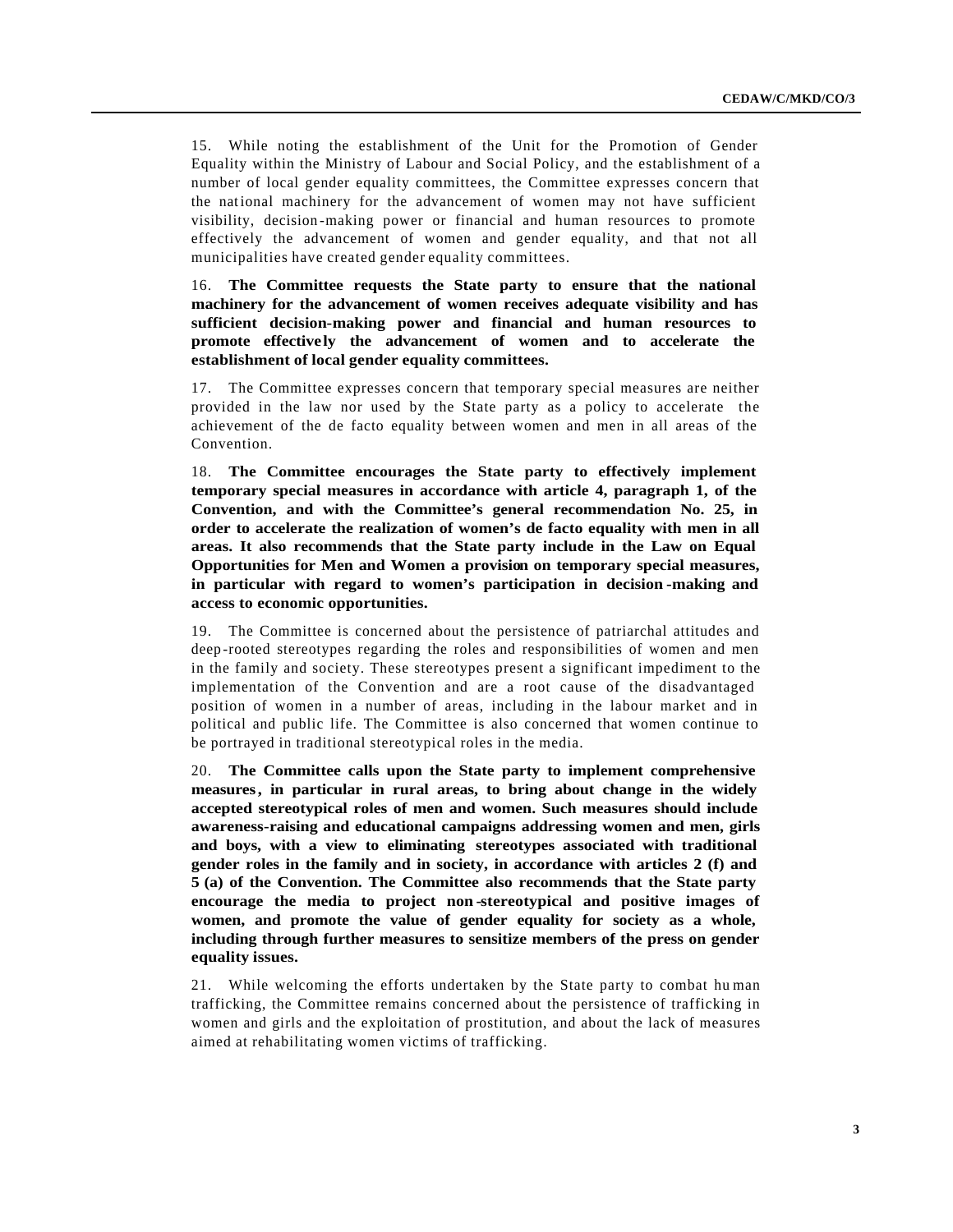22. **The Committee requests the State party to effectively implement the National Programme to Combat Human Trafficking and Illegal Migration for 2006-2008. It calls upon the State party to ensure that legislation on trafficking is fully enforced, in particular by effectively prosecu ting and punishing offenders. It also recommends that the State party increase its efforts to prevent human trafficking and provide assistance and support to women victims. The Committee also calls on the State party to take all appropriate measures to suppress the exploitation of prostitution in the country.**

23. While welcoming the legislative measures taken to combat violence against women, including the amendment, in 2004, of the Law on Family codifying domestic violence as a separate crime in the Criminal Code, the Committee remains concerned about the high prevalence of violence against women, including domestic violence.

24. **In accordance with its general recommendation No. 19, the Committee urges the State party to give priority to putting in place co mprehensive measures to address all forms of violence against women, including domestic violence, recognizing that such violence is a form of discrimination and constitutes a violation of women's human rights under the Convention. The Committee calls upon the State party to further elaborate and effectively implement legislation on violence against women, so as to ensure that perpetrators are effectively prosecuted and punished, and that victims receive adequate protection and assistance. The Committee also calls on the State party to provide shelters for women victims of violence. The Committee recommends that the State party also implement educational and awareness -raising measures that highlight the unacceptability of all forms of violence against women and that it aim such efforts at law enforcement officials, the judiciary, health providers, social workers, community leaders and the general public.**

25. While commending the introduction of the 30 per cent quota for each gender in the Law on Election of Members of Parliament and the Law on Local Elections, the Committee notes with concern that this amendment has not produced the desired results as women continue to be underrepresented in elected bodies. The Committee is also concerned about the underrepres entation of women in appointed bodies and at the international level.

26. **The Committee recommends that the State party carry out awarenessraising campaigns for men and women on the importance of women's participation in political and public life and in decision-making, and that it create enabling, encouraging and supportive conditions for such participation. The Committee also recommends that steps be taken to meet the 30 per cent quota established in the Law on Election of Members of Parliament and the Law on Local Elections. The Committee encourages the State party to step up its efforts to increase women's representation in elected and appointed bodies and at the international level.**

27. The Committee is concerned that rural women, as well as ethnic min ority women, particularly Roma and Albanian women, remain in a vulnerable and marginalized situation, in particular with regard to access to education, health, employment and participation in political and public life. The Committee is particularly concern ed about the high school dropout rates among Roma girls and girls living in rural areas.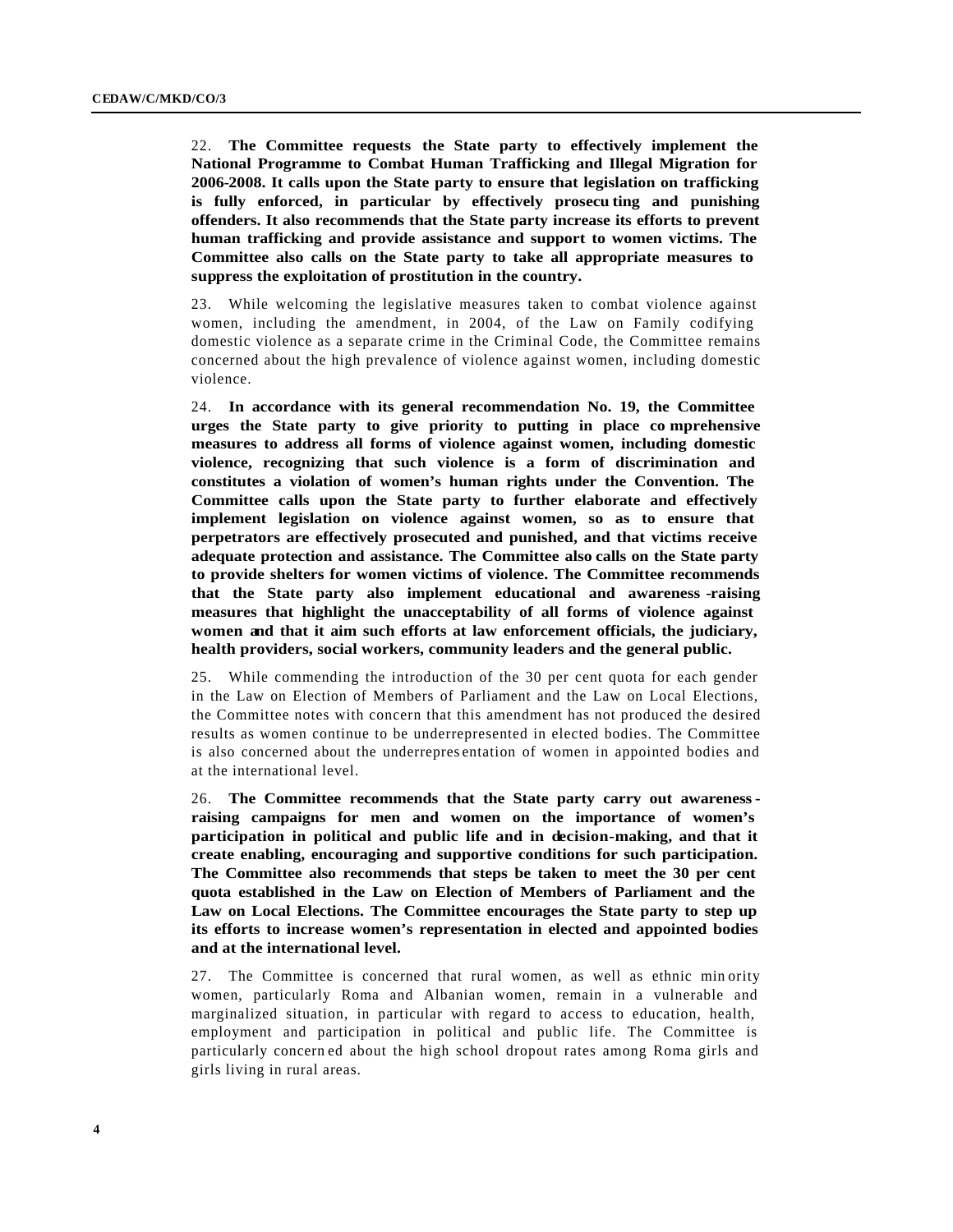28. **The Committee urges the State party to implement effective measures to eliminate discrimination against rural women, as well as ethnic minority women, in particular Roma and Albanian women, and to enhance their enjoyment of human rights through all available means, including temporary special measures, in accordance with article 4, paragraph 1, of the Convention, and general recommendation No. 25 of the Committee. It calls on the State party to implement measures to decrease dropout rates among Roma girls and girls living in rural areas and to reintegrate them into the educational system. The Committee requests the State party to provide, in its next report, a comprehensive picture of the de facto situation of rural women, as well as of ethnic minority women, in particular Roma women, in the areas of education, health, employment and participation in political and public life, and of the efforts of the Government to eliminate discrimination against these women. The Committee calls upon the State party to provide information, in its next report, on concrete projects directed at Roma women under the Decade of Roma Inclusion 2005-2015.**

29. The Committee notes that women represent 51 per cent of refugees and asylum seekers in the former Yugoslav Republic of Macedonia. While welcoming the adoption, in 2003, of the Law on Asylum and Temporary Protection, and the fact that women seeking asylum or refugee status have the possib ility to file an application separately, the Committee remains concerned that a gender-sensitive approach has not been mainstreamed throughout the process of granting asylum/refugee status.

### **30. The Committee recommends that the State party fully integrate a gendersensitive approach throughout the process of granting asylum/refugee status, including in the application stage.**

31. The Committee notes with concern that, although there has been a 20 per cent decrease in the rate of abortions since 1994, abortion continues to be used as a method of birth control. It is also concerned about the limited use of contraceptives.

32. **The Committee recommends that the State party implement programmes and policies aimed at providing effective access for women to contrace ptives and health-care information and services, thus avoiding the need for women to resort to abortion as a method of birth control. The Committee urges the State party to implement programmes of sexual and reproductive health education for women, men and adolescents in order to foster responsible sexual behaviour, and to further discourage abortion as a method of birth control.** 

33. The Committee remains concerned about the situation of women with regard to employment, their high level of unemployment, and their low participation in the formal labour force, and about the large number of women employed in lower paying jobs. It is also concerned about the low number of self-employed women and women entrepreneurs.

34. **The Committee urges the State party to fully implement article 11 of the Convention. It calls on the State party to address the impediments that women face with respect to employment and to implement measures to encourage and support women's entrepreneurship, including by providing training and access to credit. It also requests the State party, in its next periodic report, to provide information on the impact of such measures.**